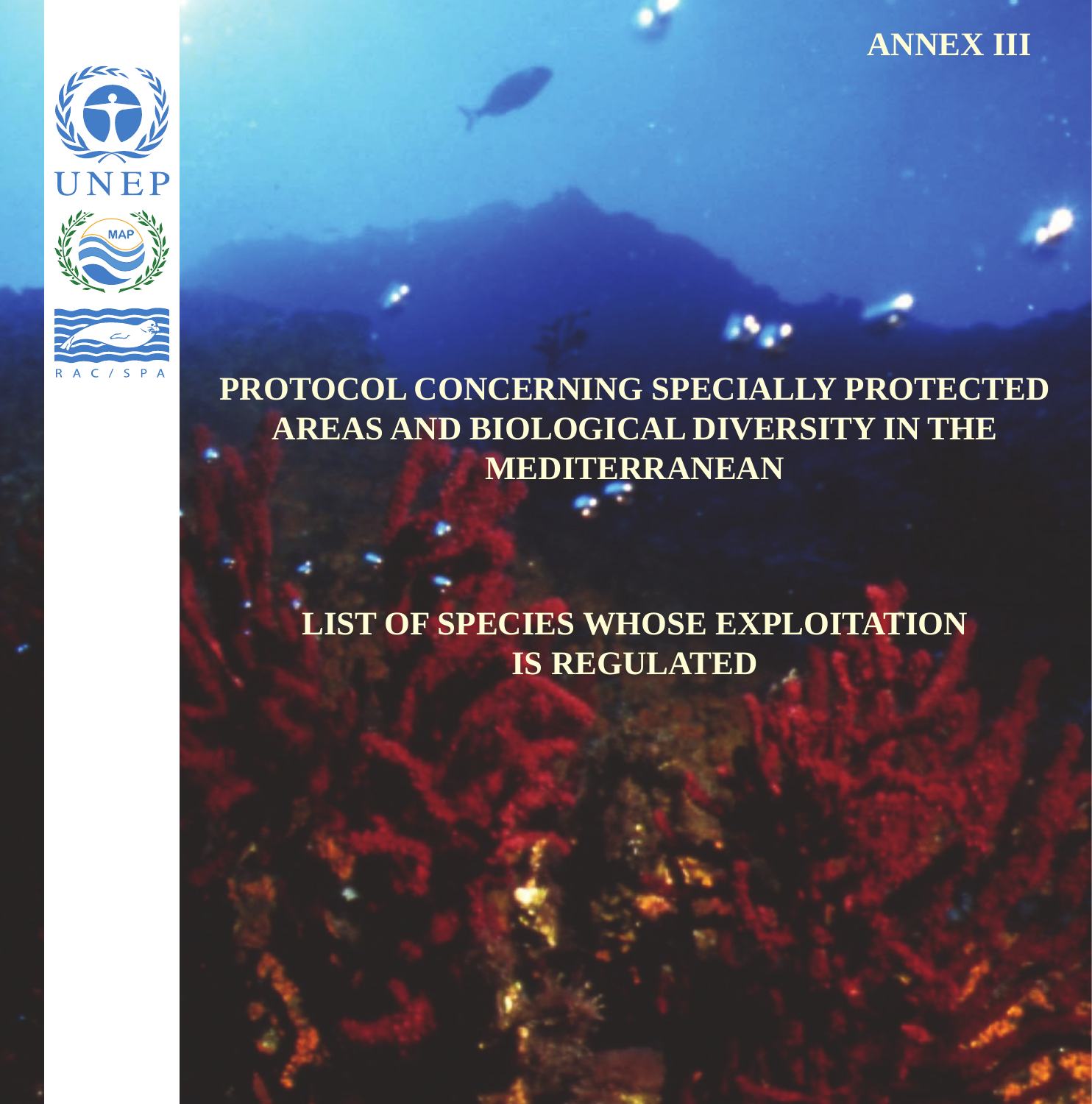#### **PROTOCOL CONCERNING SPECIALLY PROTECTED AREAS AND BIOLOGICAL DIVERSITY IN THE MEDITERRANEAN**

### **ANNEX III**

LIST OF SPECIES WHOSE EXPLOITATION IS REGULATED





United Nations Environment Programme Mediterranean Action Plan

Regional Activity Centre for Specially Protected Areas